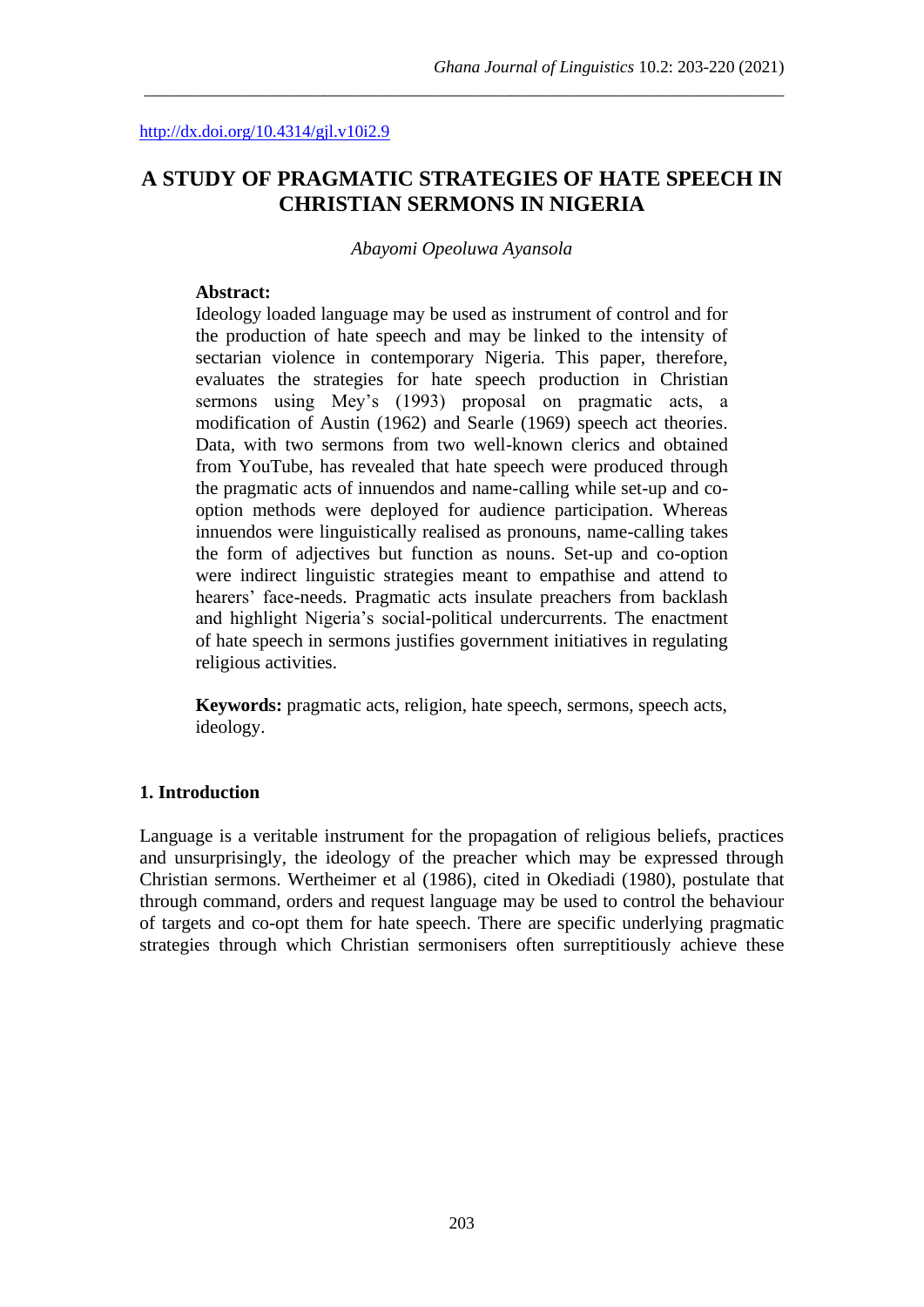objectives. The evaluation of such strategies which are often aided by the instrumentality of pragmatic acts is the basis for this study.

The study is motivated by the consideration that scholarship on hate speech (e.g. Rasaq et al, 2021; Shaw, 2012; St. Clare, 2018; and Ayantayo and Oamen, 2019) is focussed on linguistic activities outside the purview of religion. Moreover, research on the language of religion (e.g. Babatunde, 2007; Taiwo, 2007; Oreoluwa and Ibileye, 2016; and Awonuga and Chimuanya (2016:111) are mostly based on discourse analysis, stylistics, evaluation of tenor, and speech act analysis with the implication that a preponderance of underlying hate language and the pragmatic acts that encode them in sermons is by-passed. It should be noted that sermons are integral to religious activities and are largely conducted in monologue. This situation confers discourse advantage on preachers and social power that inform linguistic choices that aid the spread of hate and consequently set-up their members for the act of violence.

The damaging consequences of hate language in religious contexts inform Awonuga and Chimuanya's (2016:111) assertion that "nations have gone to war at the instance of religion". Taiwo (2007), in aligning with Awonuga and Chimuanya (2016) emphasises that the tenor of religious discourse and the ideational metafunction of language (c.f. Halliday, 1978) may be exploited in religious contexts to engender hatred. According to Akhimien and Farotimi (2018:1), "religious sermons are aimed at persuasion with the speaker's intention often to influence the audience to adopt, reinforce or modify certain beliefs". Akhimien and Farotimi (2018:1) are unequivocal about the disposition of preachers to ideology and its propagation, a position that reechoes Fairclough's (2001:7) averment that "language textualize[s] the world in a particular way that leads the reader/listener to interpret it in the manner intended by the text producer". From Awonuga and Chimuanya's (2016:111) argument that "people can indirectly be made to act in a particular way by providing factual information or evaluation", this paper proposes that adherents of Christian religion may be surreptitiously co-opted into hate and violence through certain pragmatic strategies.

Taiwo (2007), Awonuga and Chimuanya (2016) and Akhimien and Farotimi (2018) fail to pinpoint the strategies through which ideology and hate language are produced in religious contexts and do not account for how clerics often use contextual clues in their sermons to set-up the audience for violence. The omission not only leaves a lacuna in scholarship but portends a socio-cultural threat to Nigeria's fluid federation and plural society where the ascendancy in the spread of hate and violence has assumed a frightening dimension, a situation that is often exacerbated by reckless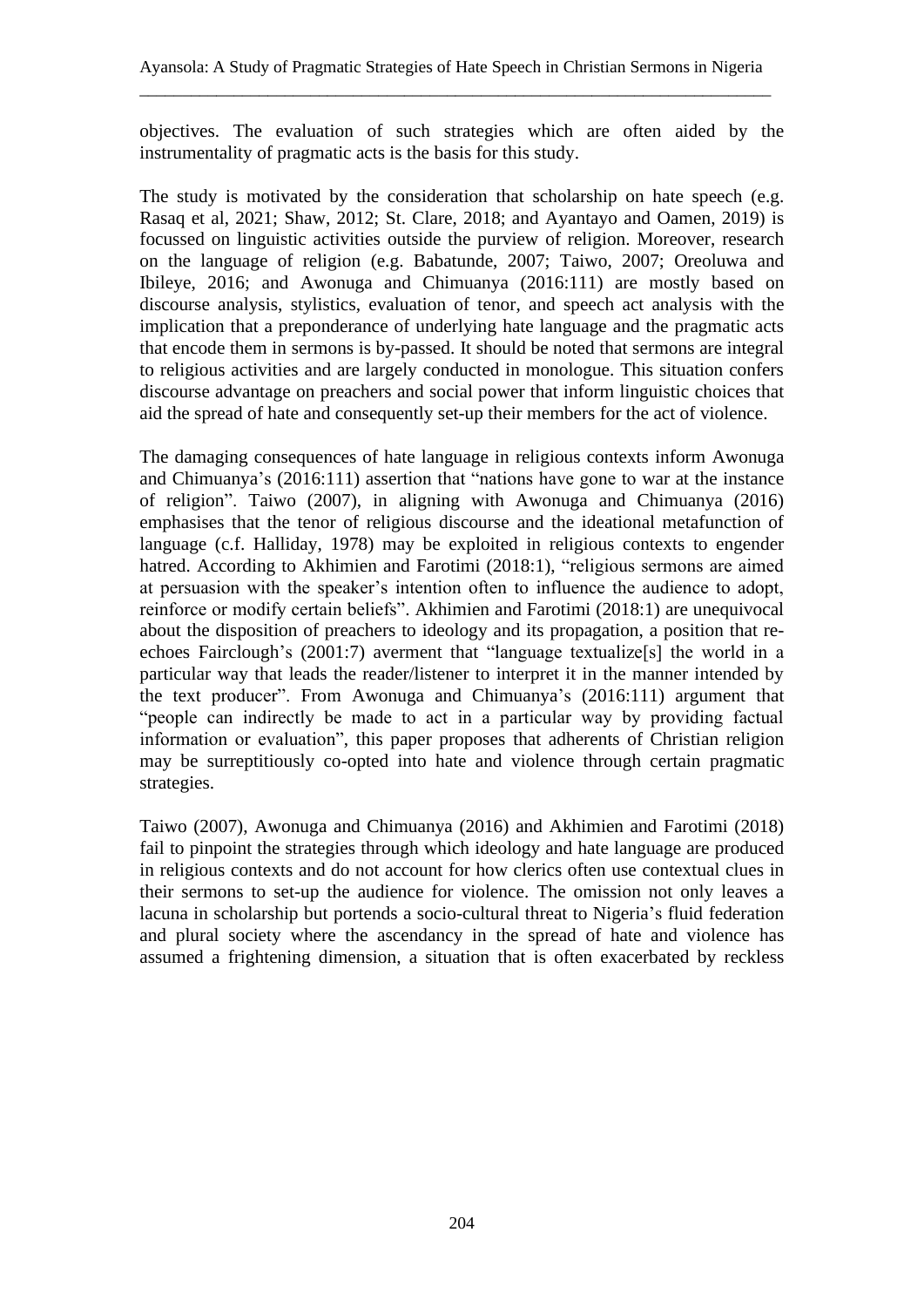language use in religious contexts. The existing lacuna is filled by this study as well as constitutes a clarion call on the need for the authority to properly address the menace of inciting use of language particularly in religious circles in order to halt the prevalence of hate-motivated violence in Nigeria.

\_\_\_\_\_\_\_\_\_\_\_\_\_\_\_\_\_\_\_\_\_\_\_\_\_\_\_\_\_\_\_\_\_\_\_\_\_\_\_\_\_\_\_\_\_\_\_\_\_\_\_\_\_\_\_\_\_\_\_\_\_\_\_\_\_\_\_\_\_\_\_\_\_\_\_

Media reportage of hate-induced violence and ethno-religious killings in contemporary Nigeria is mind-boggling. Clifford and Chukwumezie (2018) report that 1351 Nigerians were killed in 10 weeks in 2018 and in January of that year, "about 676 Nigerians were cut down through herdsmen and farmers clashes, sectarian crises, communal clashes, [and] Boko Haram insurgency. … The deaths are 176 more than the 500 recorded in January 2017". Considering that sermons are veritable sources for hate propagation and the knowledge that violence is often preceded by hate speech which is a linguistic behaviour that is symptomatic of ill-will, murder, genocide with the intention to intimidate or threaten the target(s) based on a trait or attribute such as sexual orientation, religion, race or gender, this paper evaluates the strategies through which hate speech and violence is propagated in Christian sermons.

## **2. Statement of Problem**

Sermons are usually presented at the height of religious activities and often lend themselves as instrument for the propagation of ideology and hate speech. Structurally, sermon confers on preachers discourse advantage and social power relation which enable preachers with ideological leanings to propagate ideology without inhibitions. This situation portends a grave danger to Nigeria and has on many occasions pushed the country's worsening security situation to a tipping point. Preachers are influential and have their opinion well-respected with a capacity to surreptitiously produce hate speech as well as co-opt their members into the act through pragmatic strategies which are routed through the use of certain pragmatic acts. Since the evaluation of such strategies is the pre-occupation of this study, certain questions become germane: How is hate speech triggered in sermons and how is the audience invited to participate in it. What kinds of pragmatic acts are used to encode hate speech? Are there motivations for the production of hate speech in this context? These questions among others will help to unfold the pragmatic nuances behind the production of hate-laden sermons.

## **3. Pragmatic Acts in the Performance of Hate-Laden Sermons**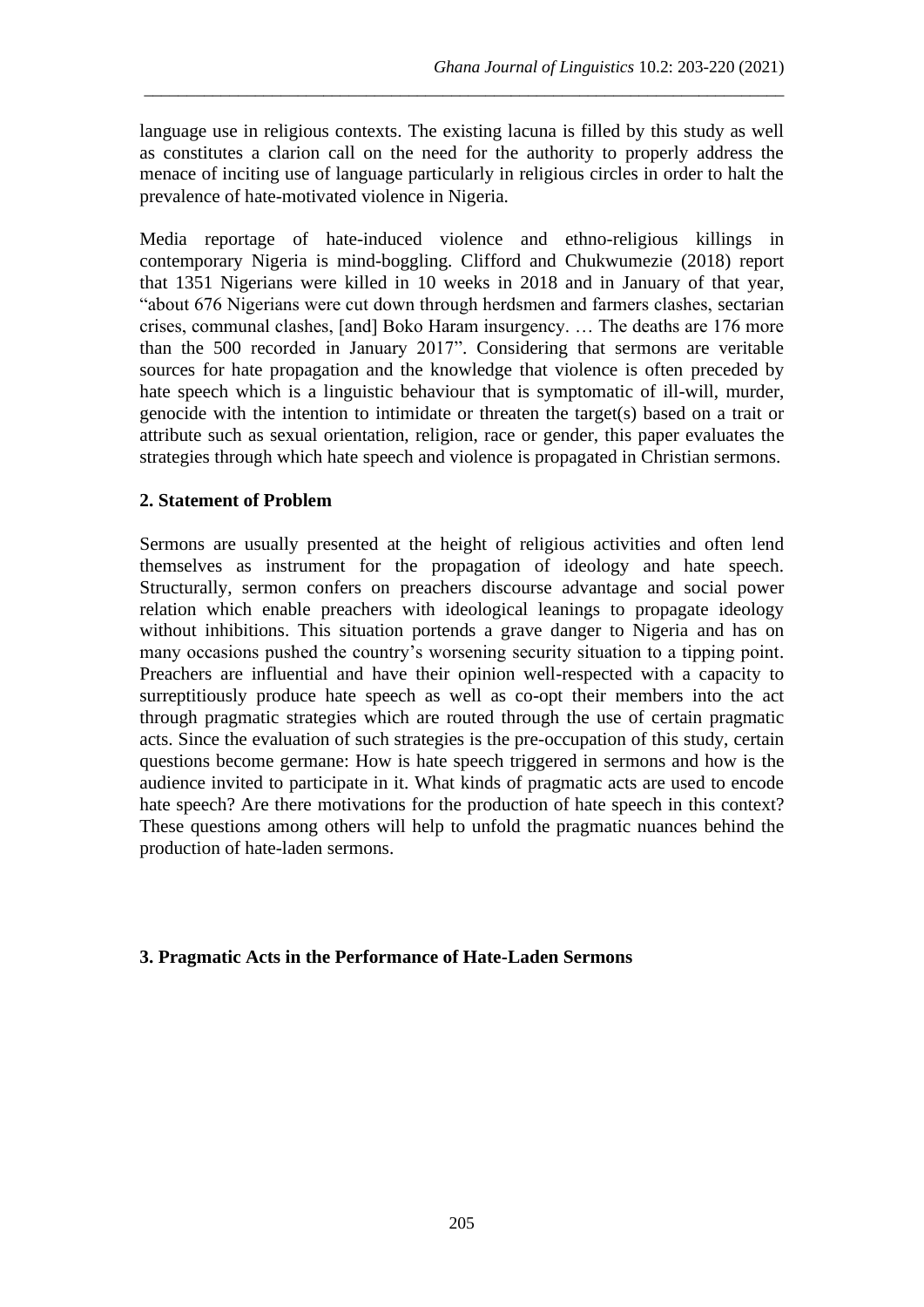The theory of pragmatic acts, as proposed by Mey (1993) which is in response to the limitations of the speech acts theory (SAT) as originally conceptualised by Austin (1962), provides a theoretical basis for this study. SAT came to fore against the prevalence of currents in formal linguistics and the assumption "that the business of a 'statement' can only be to 'describe' some state of affairs, or to 'state some facts', which it must do either truly or falsely" (Austin, 1962) and Mey's (1993) justification of the propriety of functional linguistics over the linguistics of truth-conditions.

Searle (1969:16), in defining speech acts as "the basic or minimal units of linguistic communication", argues that "the unit of linguistic communication is not, as has generally been supposed, the symbol, word or sentence, … but rather the production of the symbol or word or sentence in the performance of speech acts". SAT as conceptualised by Austin (1962) has three distinctions: locutionary aspect, illocutionary force and the perlocutionary act. A locutionary act is the vocalisation of meaningful utterances. The locution is the utterance or the act of saying something, e.g.: I am bored. The illocutionary force of the utterance/locution (in form and intent) as in *I am bored* may be a statement or complaint.

A perlocutionary act is "that which is performed by means of saying something; persuading someone to believe that something is so" (Babatunde, 2007:52). It has to do with the effects of the utterance as may be discernable from the hearer's reaction. For instance, *I am bored* may provoke various response such as switching on the TV set, granting the speaker the permission to visit a nearby friend, or in the provision of alternative source of power supply, depending on what the hearer perceives to be the 'force' or 'intent' of the utterance.

In his modification of SAT, Mey (1993:93) contends that Speech acts are "produced not in the solitary philosopher's think-tank, but in actual situations of language use, by people having something 'in mind'". They are verbal action that "brings about a change in the existing state of affairs" (Mey, 1993:95) as may be intended and interpreted by the speaker and hearer, respectively. This is possible provided the conditions are felicitous or as Austin (1973:41) puts it, "the *circumstances* in which the words are uttered should be in some way, or ways, *appropriate*, …". The meeting of minds or the discernment of the intention of the speaker by the hearer is *sine qua non* to a successful communication, thereby prompting Searle (1969:16) to assert that:

When I take a noise or a mark on a piece of paper to be an instance of linguistic communication, as a message, one of the things I must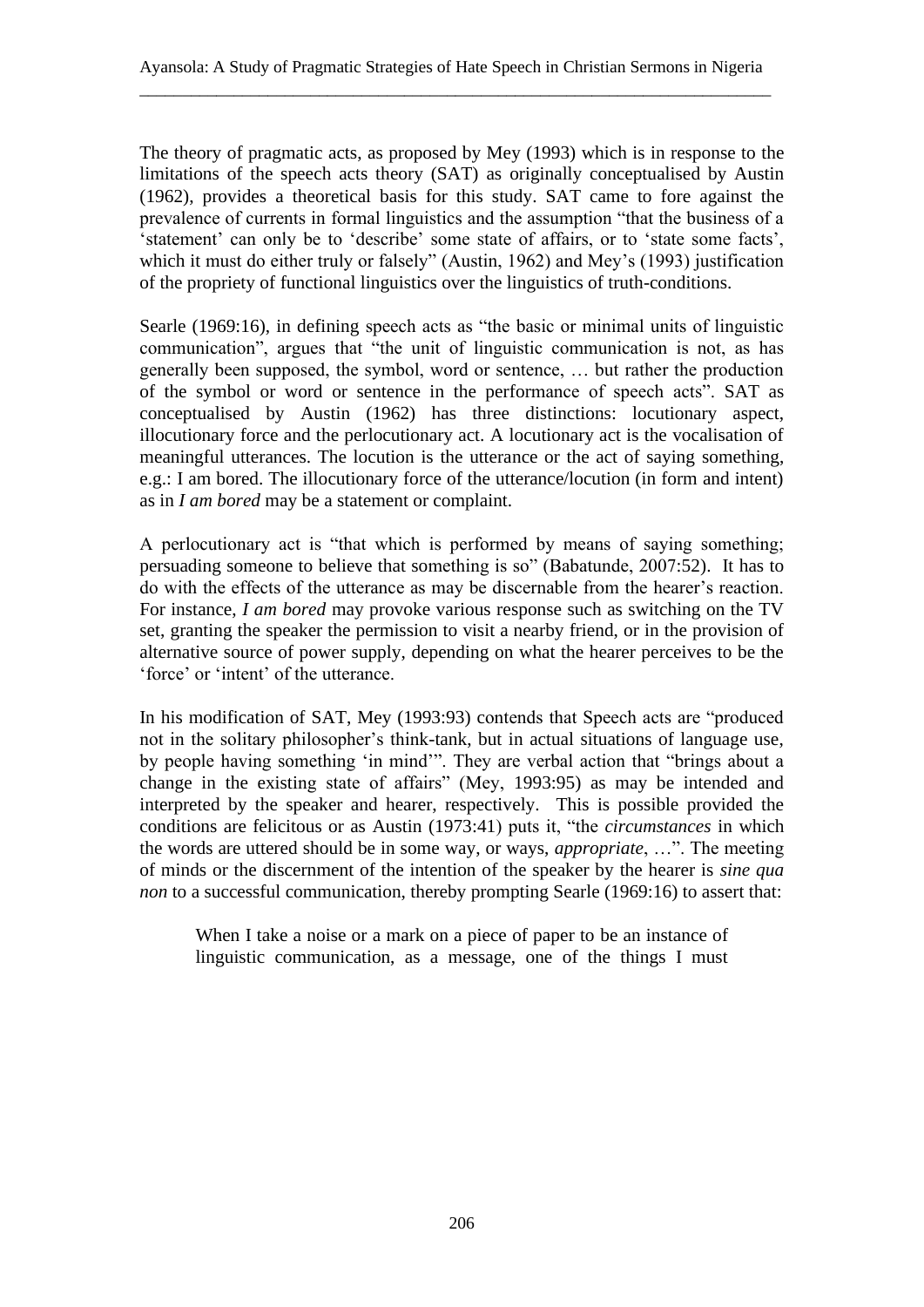assume is that the noise or mark was produced by a being or beings more or less like myself and produced with certain kinds of *intentions*.

\_\_\_\_\_\_\_\_\_\_\_\_\_\_\_\_\_\_\_\_\_\_\_\_\_\_\_\_\_\_\_\_\_\_\_\_\_\_\_\_\_\_\_\_\_\_\_\_\_\_\_\_\_\_\_\_\_\_\_\_\_\_\_\_\_\_\_\_\_\_\_\_\_\_\_

In his argument in favour of a theory of pragmatics acts (TPA), Mey (1993:94), concedes that the "intentional character of speech acts is among their most distinctive classificatory features" with the argument that "intentionality is not just a matter of intentions ascribable to a particular speaker" which is contrary to Searle's (1969) grandstanding. Whereas Austin (1962) and Searle recognise the importance of contextual clues in the identification of a speech act and its illocutionary force, Mey (1993:94), contends that the analyst "must take the circumstances of the individual utterance into account [as well as] cast [the] net wider, by incorporating the general conditions which allow, and afford, a particular act of speaking".

Mey (1993:94), advances Levinson's (1979) submission that all speech, including the Christian sermon, is situated speech; and that a speech act is never just an 'act of speech', which should be considered in the total situation of activity of which it is a part. He canvasses argument in support of a "*pragmatic act*, rather than a mere speech act" with the averment that "pragmatics starts out from a conception of language as being *actively* used" Mey (1993:208).

Mey (1993:202) avers that "pragmatics is where the action is" and that "pragmatic acts do not necessarily include specific acts of speech". This position was illustrated by Mey (1993:202-208), with the "Sweet Alice" example, where an act of invitation to a cocktail was expressed "by innuendo …, a *pragmatic act* of inviting, rather than a specific, codified language formula of the speech act type" to justify that action may be expressed using a "roundabout technique". It follows also that the clergy may coopt the audience in propagating hate through similar pragmatic strategies which may not feature specific speech acts.

Pragmatic acting is the product of participants' linguistic adaptation to the society where human activity is co-constructed rather than being, as argued by Mey, (1993:214), "the prerogative of the individual, setting 'goals' and devising 'strategies', or charting out courses of action like a captain on his ship". Mey (1993:214) further avers that "the individual is situated in a social context, which means that she or he is empowered, as well as limited, by the condition of his or her life". The religious adherents for instance are constrained by the tenets of Christianity to believe the "Minister of God" who is His acclaimed oracle.

In pragmatic acting, it is impossible to pinpoint a particular predetermined use of canonical speech act. When people practice 'indirect denial' or 'co-opting', the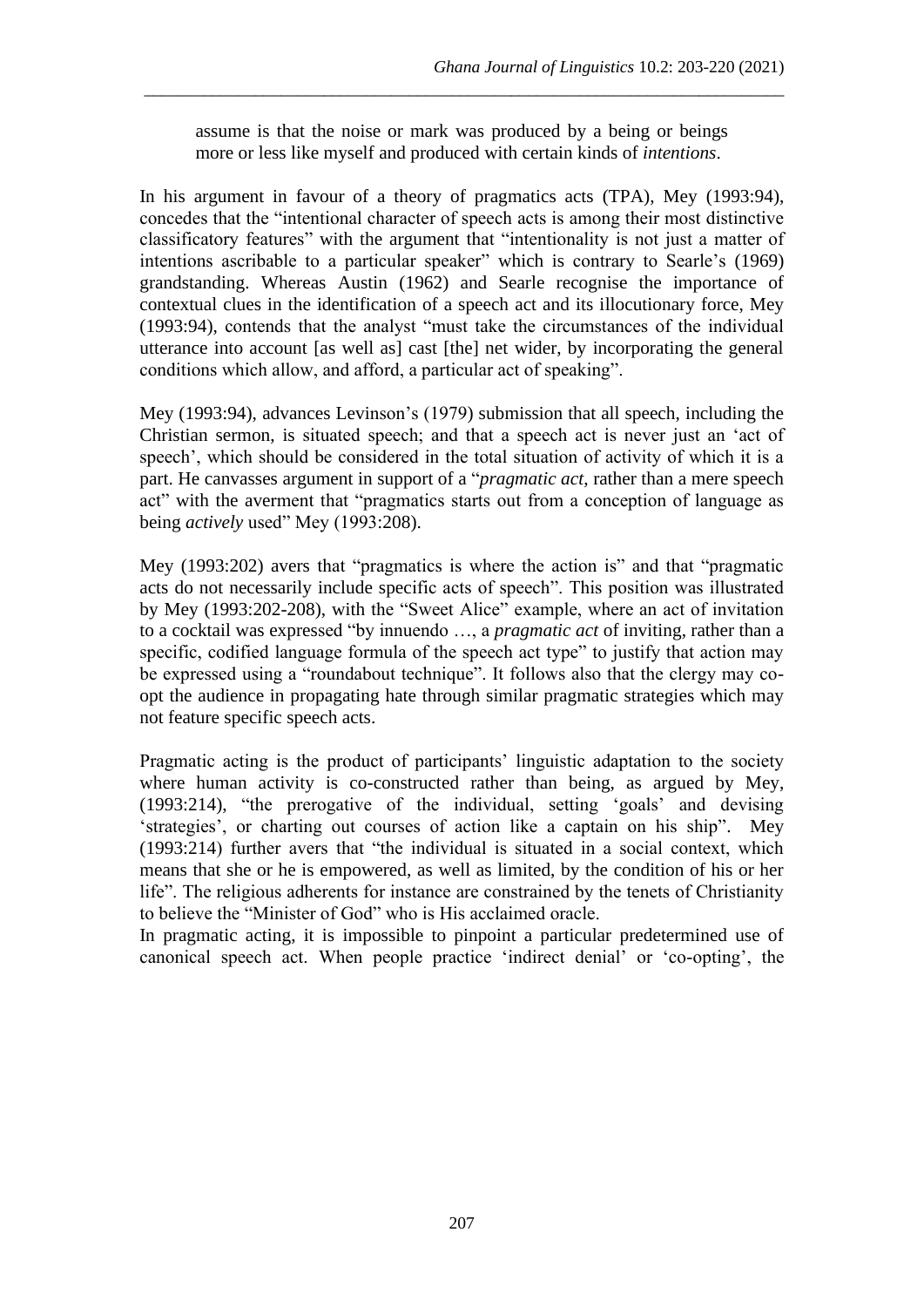speech acts used are not commensurate with the pragmatic acts performed much as for the same reason, pragmatic acts cannot be considered to be the subtype of the indirect speech acts. While speech acts, when uttered in contexts, are pragmatic acts, pragmatic acts need not be speech acts (not even an indirect one).

Pragmatic acts are largely enacted through 'hints' and 'prompts' rather than naming a specific 'performatory' verbs. This assertion validates the argument in this paper that church audience are often surreptitiously co-opted for hate speech during sermons as is demonstrated in Mey's (1993) *can you pass me the salt?* example which may be adjudged as an indirect speech act equivalent of the bald-on-record, *pass the salt*. In comparison with *I would like some salt* or *isn't this soup rather bland?,* Mey (1993:216) argues that both "the latter utterances can be seen as efforts to have somebody pass the salt, yet neither of them 'counts as' a request; rather, they are presequences to requests".

The proposal on TPA is useful for this study and provides the basis for sermonisers' goal of inciting messages. Preachers are humans and are vulnerable to the existential threat of death and violence that has currently put their careers on the line. The choice of language in this situation becomes constrained both by their status on the one hand and for self-preservation, on the other. However, church audience are usually drawn from diverse background with the requirement that the clergy would have to maintain a delicate balance staying aloof of perceived bias and political affiliation, making the masking of hate speech expedient. Pragmatic acts enable the sermoniser to easily achieve this objective.

## **4. Speech/Pragmatic Acts in Religious Discourse**

As earlier observed, scholarship with varying analytical purposes and orientation abounds on religious discourse with focus on themes other than hate speech. Granted that Babatunde (2007), Odebunmi (2007), and Oreoluwa & Ibileye (2016), to mention but a few scholars highlight the performance of speech acts in religious activities, the studies did not address the phenomenon of hate speech neither did they specify how the resourcefulness of pragmatic acts enabled the realisation of their respective communicative goals particularly in situations where speakers necessarily have to be circumspect in passing certain messages.

Whereas Odebunmi (2007) identifies the Searlean (1969) class of speech acts: representatives, directives, expressives, commissives in his study of the electronic media religious advertisements in Nigeria, Babtunde (2007:80), in his argument that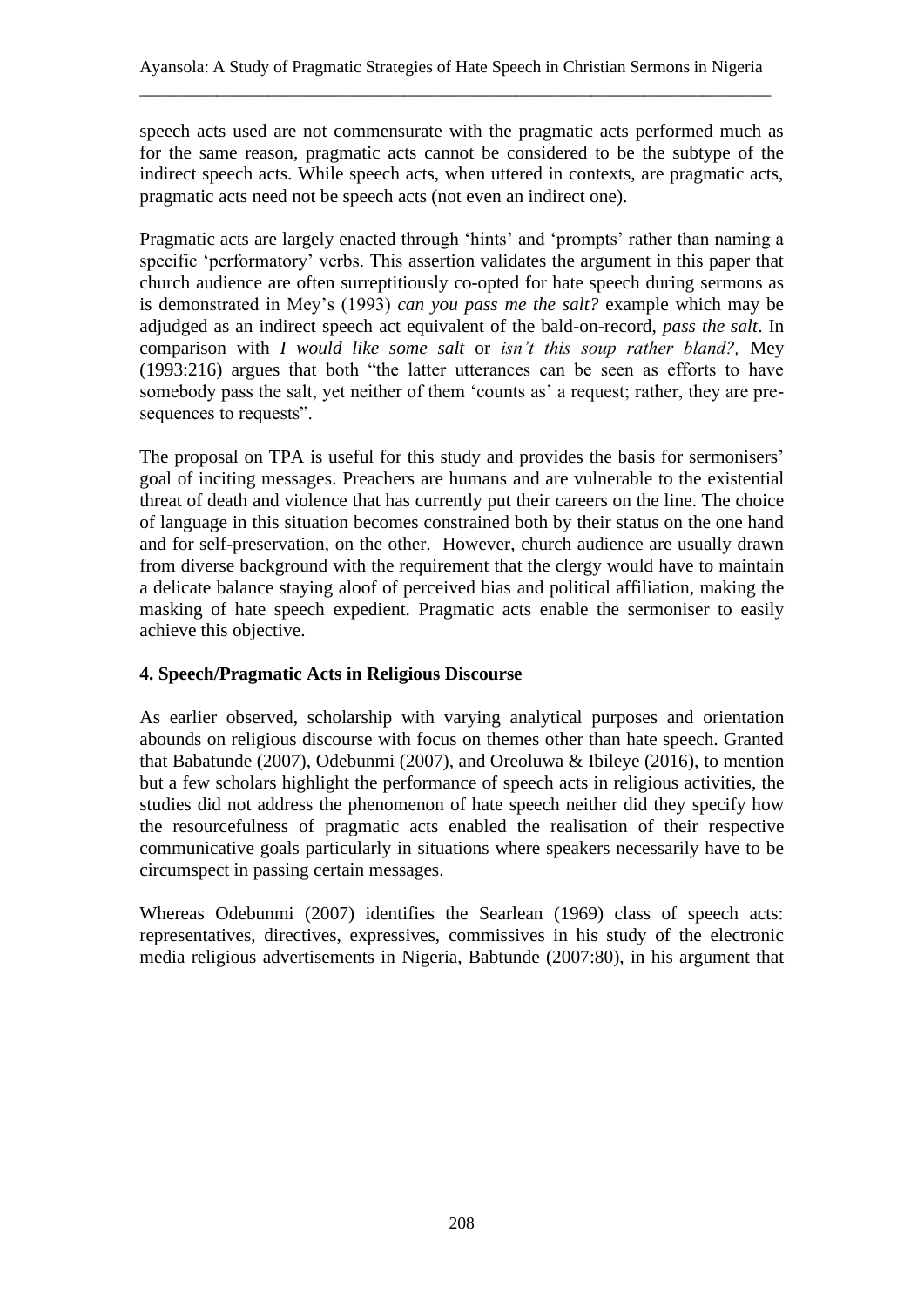"there is a directive force underlying religious speeches which serves as a binding wire to join all the individual speech acts together", adopts Adegbija's (1982) master speech acts and pragmasociolinguistic model in his investigation of Christian religious speeches.

\_\_\_\_\_\_\_\_\_\_\_\_\_\_\_\_\_\_\_\_\_\_\_\_\_\_\_\_\_\_\_\_\_\_\_\_\_\_\_\_\_\_\_\_\_\_\_\_\_\_\_\_\_\_\_\_\_\_\_\_\_\_\_\_\_\_\_\_\_\_\_\_\_\_\_

With the revelation that constatives constitute "25% of the total speech acts in the analysed data", Babatunde (2007:80), concludes that "constatives are very important in religious communication". He quoted Adegbija (1982:126-127) in emphasising that constatives "provide felicity for the mapping of the sequences of speech acts …" and reveals that speakers in religious speeches equally perform performative and assertive acts in persuading the targets.

Oreoluwa & Ibileye (2016:138), in their analysis of speech acts with copious references from Christian religion and the Bible reveal that "locutionary acts of religious discourse have a higher expressive index" and that perlocutionary acts of religious discourse could be "the intended or the unintended" with a proviso that "religious and social undertones greatly impact on religious discourse".

Howard (2017) and Madrid (n.d.) question the propriety of freedom of expression and that of religion particularly in a multicultural environment. Howard (2017) sees Hate speech in the politicians' commentaries on Danish cartoons affair, the Charlie Hebdo murders and the terrorist attacks in Brussels and Paris as anti-Islamic and an impediment to freedom of speech and expression. These events in the opinion of Howard (2017) further raise "questions about the limits to freedom of expression and whether this freedom can and should be restricted to protect the religious feelings of believers".

The Islamic religion and Sharia acknowledge freedom of expression as reiterated by Universal Islamic Declaration of the Rights of Man (UIDRM). UIDRM, as quoted by Madrid (n.d.), asserts that "no one is entitled to disseminate falsehood or to circulate reports which may outrage public decency, or to indulge in slander, innuendo or to cast defamatory aspersions on other persons." Madrid (n.d.) however avers that this principle was breached through the publication of the Muhammad cartoons in the Danish paper *Jyllands-Posten* in 2005 which had huge repercussions in Europe led to a reflection on the close relationship between two fundamental freedoms that can either reinforce each other or clash head on: religious freedom, and freedom of expression. The writer observed a conflict between the two freedoms in the conviction of a Swedish priest, Ake Green, for "hate speech", after preaching a sermon which criticized homosexuality. Madrid (n.d.) recalls other incidence which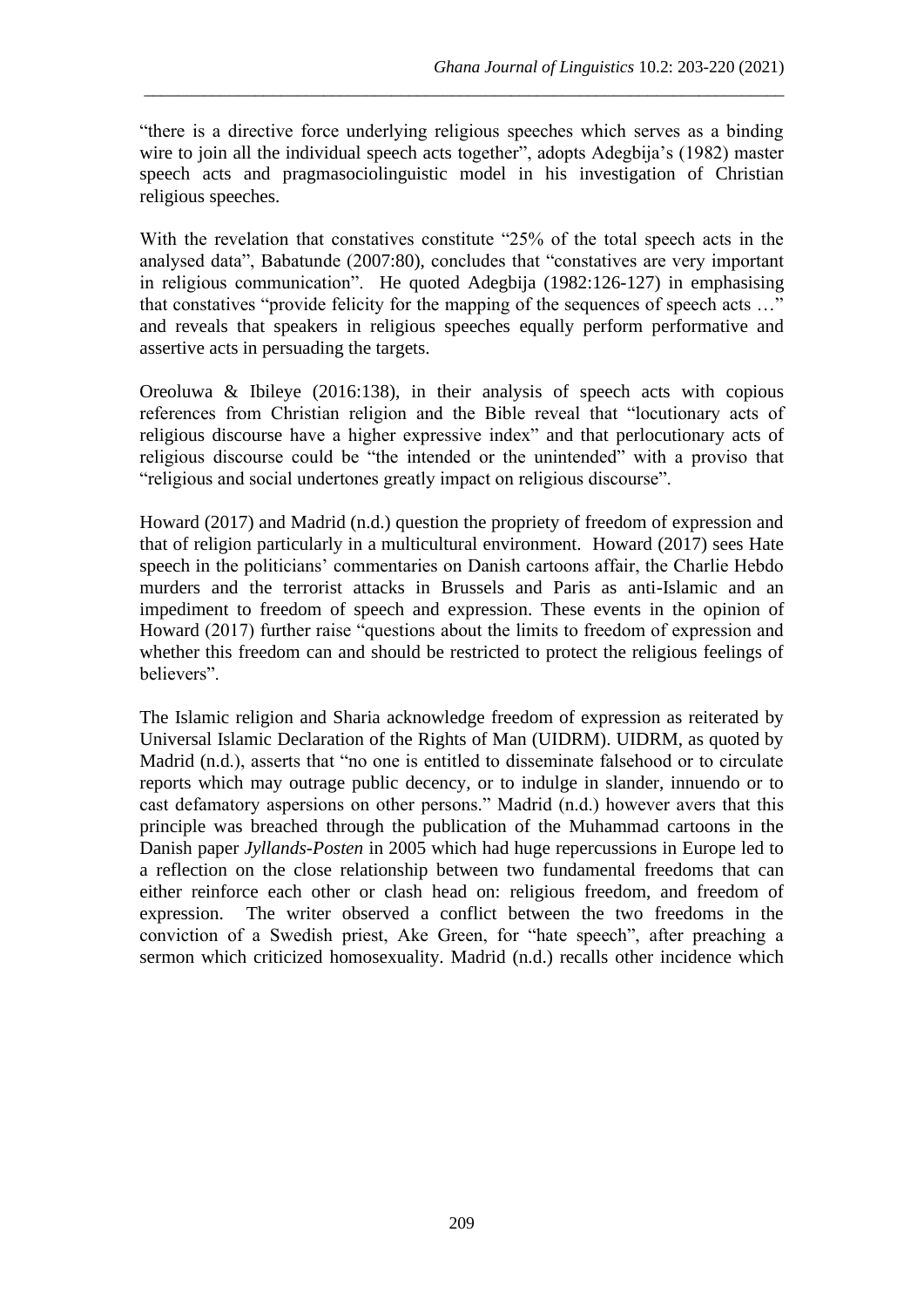underscore a clash between religious freedom and freedom of expression as the 2003 exhibition entitled, "Caution: Religion!" at the *Andrei Sakharov Museum* in Moscow, which included satirical depictions of certain Christian figures as well as recent films which portrayed the Catholic Church and its institutions as criminal organizations.

Most of these studies not only glossed over the pragmatics acts in communicative situations but exemplify language use in sub-religious fields other than sermons. Considering, however, that sermons have inherent "power to arouse, evoke and influence emotions and attitudes" (Akhimien & Farotimi, 2018:1), these studies cannot suffice for the present paper in its objective of evaluating surreptitious hate speech in sermons. Howard (2017) and Madrid (n.d.) rarely topicalised hate speech and religion albeit with focus on the production of hate speech by politically motivated actors rather than by clergies. This paper becomes expedient, therefore, considering the centrality of sermons to religious activities and also conceding that the literature on religious discourse that fails to account for inherent pragmatic strategies in sermons as well as the pragmatic acts that are deployed by preachers as part of such strategies in persuading religious adherents to act in a pre-determined manner is simply inconceivable.

## **6. Data Collection and Methodology**

Data for this study was drawn from purposively selected YouTube hosted sermons of Bishop David Oyedepo (https//www.youtube.com/watch?reload) and Apostle Johnson Suleiman (htpps://m.youtube.com/watch/html) of Living Faith Church and Omega Fire Ministry, respectively. While the Oyedepo sermon was produced in 2018, that of Suleiman was produced in 2017. The sermons were in audio-visual form but were transcribed for ease of analysis. YouTube provides ease of access to data with a further advantage that the analysis of verbal language is enriched by speakers' paralinguistic cues. The choice of clerics was motivated by their large followership as well as visibility on YouTube, thereby informing their ability to reach a large audience in Nigeria and across the globe. The qualitative analysis was based on 20 excerpts from the sermons which exemplify hate speech and underlying pragmatic strategies through which members were set-up for hate speech and violence. Hate speech in this context was in response to the spate of killings and sectarian violence, particularly, in Northern Nigeria. In the course of denouncing these acts, certain pragmatic acts were used to communicate hate as well as to co-opt the audience into it.

## **7. Pragmatic Strategies and Hate Speech in Christian Sermons**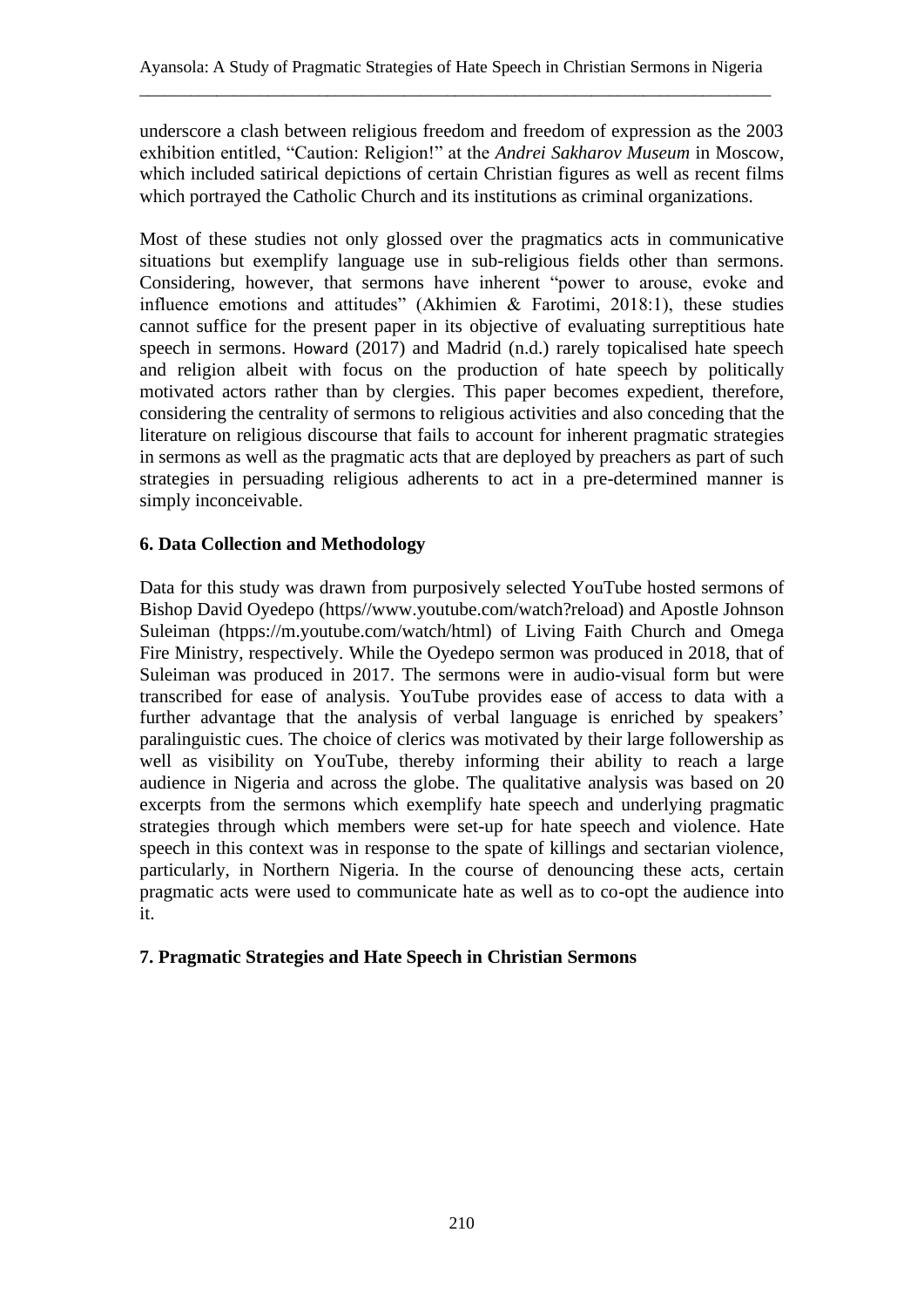Hate speech in sermons were aided by pragmatic strategies of innuendos and namecalling while set-up and co-option strategies were simultaneously deployed for the enforcement of audience participation. These strategies which highlight Nigeria's social-political undertones and the persuasive goal of religious communication become effective through the instrumentation of pragmatic acts of name-calling, setup, invitation, protestation, and other acts that communicate the dissatisfaction of the speaker with the current socio-political situation in Nigeria. The analysis that follows illustrates these strategies.

\_\_\_\_\_\_\_\_\_\_\_\_\_\_\_\_\_\_\_\_\_\_\_\_\_\_\_\_\_\_\_\_\_\_\_\_\_\_\_\_\_\_\_\_\_\_\_\_\_\_\_\_\_\_\_\_\_\_\_\_\_\_\_\_\_\_\_\_\_\_\_\_\_\_\_

7.1 Pragmatic Strategies and Hate Speech of Innuendos

Innuendos are used in hate-laden sermons as a superordinate strategy in the form of pragmatic acts of hints, referencing and profiling. Innuendo is a strategy for emphasising meaning by the use of suggestive words, insinuation and for communicating implied meaning. It is a communicative strategy that gives speakers the advantage of opting-out and not being directly held accountable for the performance of an action. Examples  $1 - 5$  exemplify the use of innuendos and the effectiveness of the pragmatic acts of hints and profiling in this regard.

- 1. *Anyone* that won't let Nigeria rest God will lay them to rest. Anyone that won't let Nigeria live God will lay *them* to sleep (Oyedepo *YouTube*).
- 2. Therefore *every* killer of the innocent, every destroyer of the women, pregnant women, children, we decree divine judgement (Oyedepo *YouTube*).
- 3. … now they're shouting Biafra want to go, Biafra want to…….. , why won't they go when *you* think that the north own the own the country …(Suleiman, *YouTube*).
- 4. They got a Boko haram member, before we woke up they said he has escaped. Escaped! And Biafran agitators are still in prison till now, they've not escaped, but Boko Haram member has escaped (Suleiman, *YouTube*)!
- 5. I saw Nigeria wriggling under this in 2015. And some people still say carry on! They are all witches and thou shall not suffer a witch to live (Oyedepo *YouTube*).

The antecedents of the pronoun "anyone" and "them" in example 1 and "every" in example 2, are recoverable from the knowledge of persistent sectarian killings in the country. The pronouns were used in veiling the referents and the objects of the ensuing hate speech and curses in examples 1 and 2. In addition, the euphemism of "God will lay them to *rest*" in item 1 is also a case of hate speech which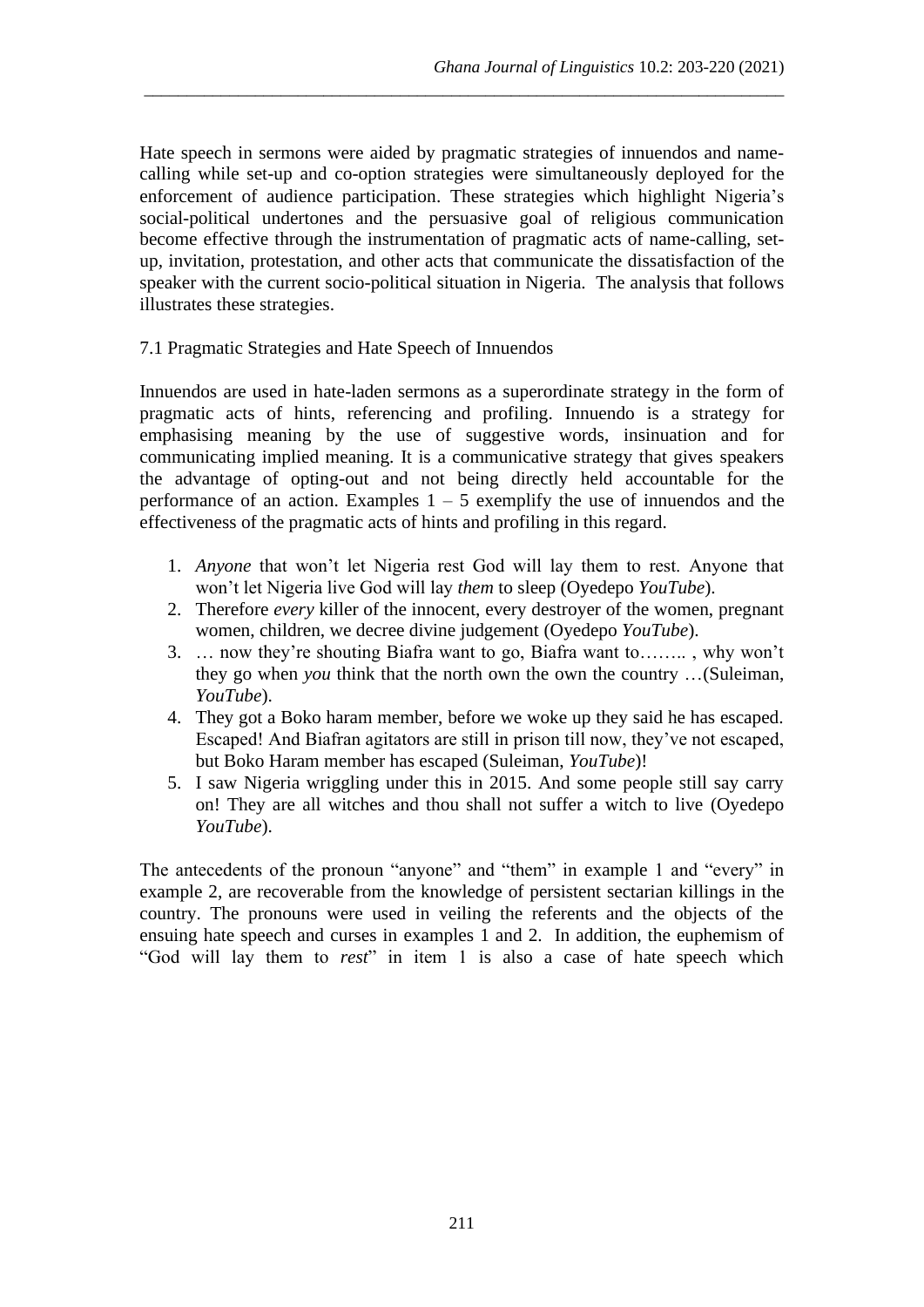communicates ill-will against the target. Euphemism in this context exemplifies veiled hate speech while the pronouns *them* (1) and *every* (2) profile specific targets in a case of pragmatic acting.

Based on the same strategy, the pronoun *they* in examples 3 and 4 are veiled references and pragmatic profiling of the predominantly Muslim Northern Nigeria and the government of the day, respectively. The government is led by Muhammadu Buhari, a northern Muslim of Fulani extraction. This is equally the case with *you* ( example 3), a pronoun that references a particular group of people based on the hearers' understanding of the separatist agenda by the Igbos who are presently clamouring for Biafra Republic.

*… now they're shouting Biafra want to go, Biafra want to…….. , why won't they go when you think that the north own the own the country …*

It is highly insinuated in Nigeria that the Northern Muslims usually lay claim to power as their birth right. There is a state in that part of the country which goes with the appellation: "Born to Rule". This claim is often resisted by other Nigerians, particularly, from the South and South-East agitators who are clamouring for the resuscitation of the defunct State of Biafra.

Example 5 in particular features a vague sentence consisting of a noun phrase *some people* and subject complement *carry on*, with the connotation that holds some individuals responsible for the election of the government in power. This is the antecedent for the pronoun, *they* in the declarative sentence that follows:

## *They are all witches and thou shall not suffer a witch to live.*

The pragmatic act of invitation "to kill" those that "foist" the government on Nigerians is subtle and indicative of a "roundabout technique" (Mey, 1993) in the persuasion of hearers to act in a particular direction. The pragmatic act which profiles a particular group of people in this context is effective for the naming of the referent of *witch*. This is obvious from the understanding of contextual clues which pre-date the text including the knowledge of the political intrigues that brought President Muhammadu Buhari to power in Nigeria.

6. No government has authority to collect any land from those who own it and transfer it to another person and on the other side it never happens (Oyedepo, *YouTube*).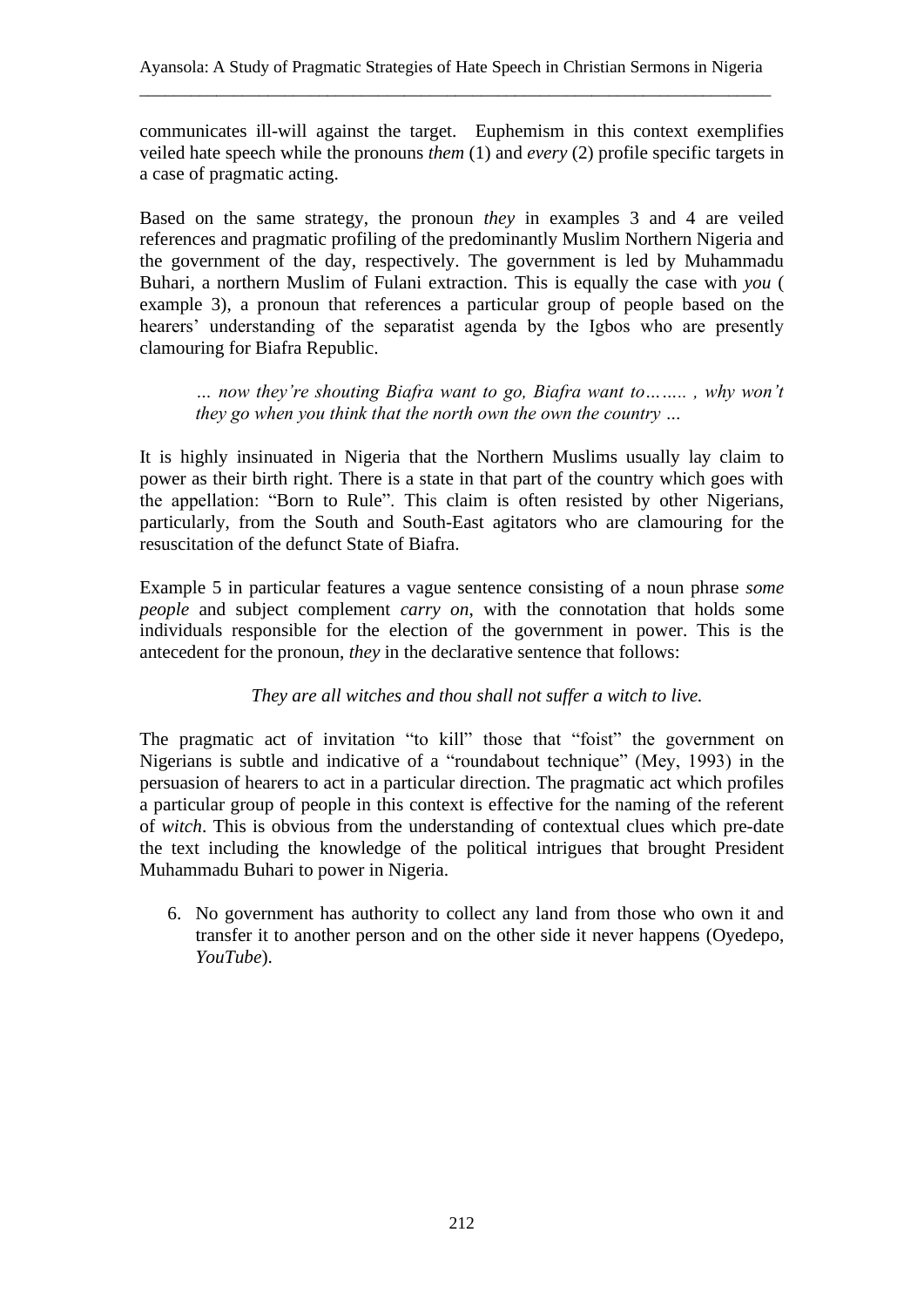There are multiple uses of innuendos in Example 6 with the insinuation that the government is not only unjust but it indulges in nepotism and illegality by collecting land from legitimate owners to cronies and favoured groups. Granted that the audience can infer the particular government in question, *government* was used in the example only in its generic form. Furthermore, the pronouns *those* and *another* as used in Example 5 show the divides between the "oppressed" and the "oppressor", the legitimate owner of the land and the land grabbers, respectively. This being the case, there is no doubt that those *on the other side* are the object of the preacher's hate speech.

\_\_\_\_\_\_\_\_\_\_\_\_\_\_\_\_\_\_\_\_\_\_\_\_\_\_\_\_\_\_\_\_\_\_\_\_\_\_\_\_\_\_\_\_\_\_\_\_\_\_\_\_\_\_\_\_\_\_\_\_\_\_\_\_\_\_\_\_\_\_\_\_\_\_\_

7. There is one short devil that calls himself Governor moving around (Suleiman, *YouTube*).

The referent of "short devil" is also not made succinct much as the hate speech of name-calling was metaphoric and an example of the pragmatic act of hint. The recovery of the referent of *short devil* though outside the immediate text is easy to pinpoint considering the forth and back battle involving the speaker and Governor Nasir El-Rufai of Kaduna State. On one occasion, the clergy prophesied the death of the Governor within a time frame!

As shall be examined in the next section, the pragmatic acts of referencing, profiling, and hints which are used for innuendos and hate speech may also be employed in the performance of name-calling which also exemplifies the use of hurtful language.

## 7.2 Pragmatic Strategies and Hate Speech of Name-calling

Name is synonymous with the identity of a person or group and has either good or bad connotation. Names are given thoughtfully particularly in Nigeria and Africa and are believed to have spiritual influence on the bearers. Derogatory names that profile the referent for hate feature largely in sermons.

- 8. I saw Nigeria wriggling under this in 2015. And some people still say carry on! They are all witches and thou shall not suffer a witch to live (Oyedepo *YouTube*).
- 9. Because some devilish people say there should be no other religion. Am I communicating (Oyedepo *YouTube*)?

There is a common parlance in Nigeria that a dog is called a bad name in order to hang it*.* This played out in example 8 when "some people" were profiled as witch. It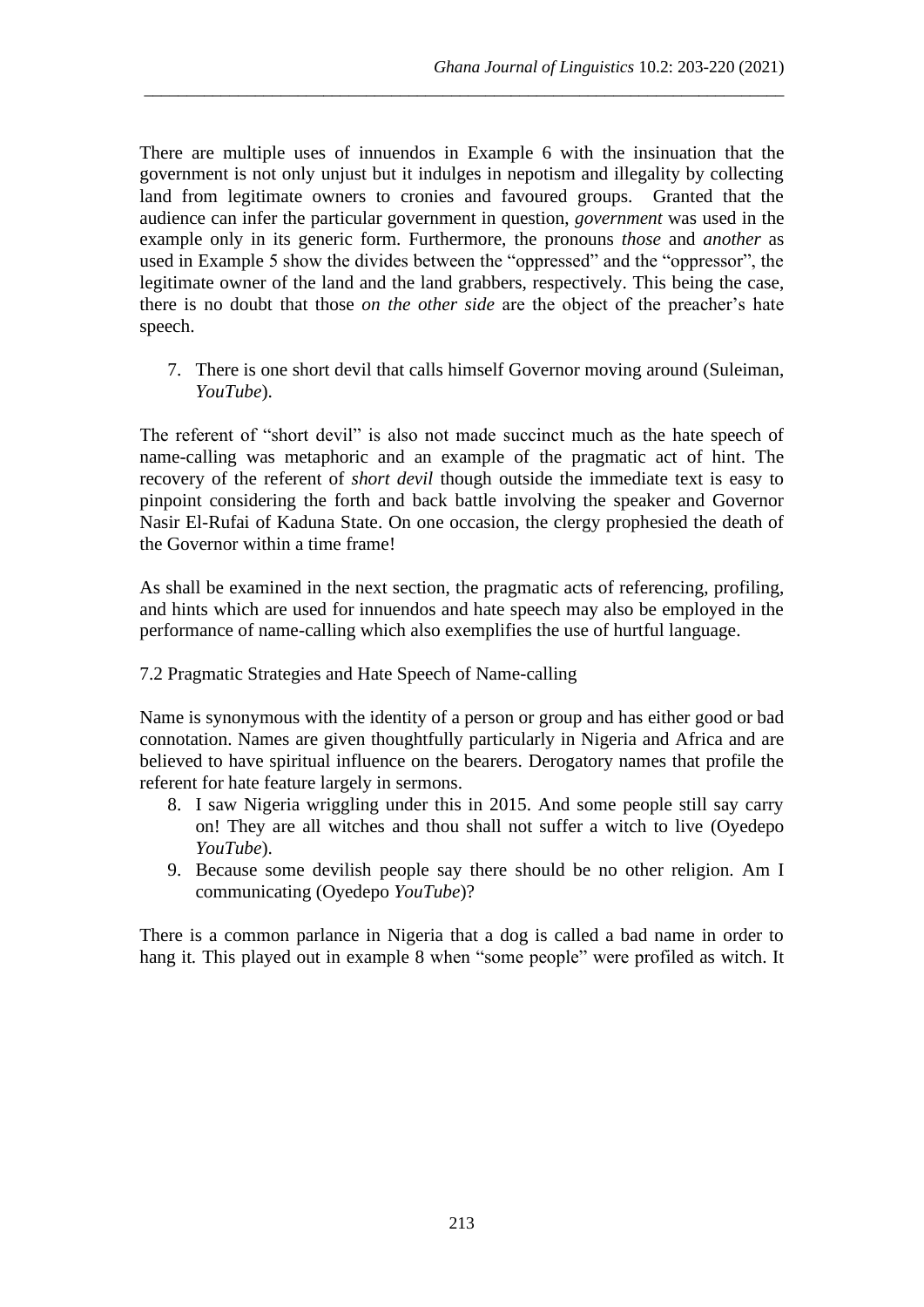smacks of hatred to liken the choice of a candidate for political office by "some people" to witchcraft. Political ideology is hardly a crime that could warrant the maximum punishment of death as suggested by the preacher. The underlying pragmatic act of naming is used metaphorically to define the wrongdoing of those who brought Muhammadu Buhari to power".

Names are categorised as nouns and structurally function in the subject/object slot. "Some people" and "some devilish people" in Examples 8 and 9 pass for a name-tag with its position in the subject slot. Beneath the derogatory name-tag are the actual referents of "some people" and worse still "some devilish people". What name could be more derogatory than the devil? Beyond the smoke screen of the pragmatic acts of naming are the targets of hate speech that were merely named "some people" so that the hearer would figure out the referents from the context, thereby lifting the pragmatic veil.

Sermons are ideologically loaded while the tone of hate speech is often set by the preacher who usually co-opts audience into participating in hate speech. The strategies for achieving this are examined below.

7.3 Pragmatic Strategies of Set-up for Hate Speech

Set-up, within the context of Mey's (1993:210) proposal on pragmatic acts, "is that of implied identification with the reader or viewer" and the listener in the course of the sermon. The speaker surreptitiously sets-up the audience for hate speech and violence by playing on their emotions and using language seemingly in the interest of the audience. As exemplified in 10-15, religionists may be set-up for hate using the pragmatic act of invitation.

- 10. How many here wants killings to continue, how many wants pastors in churches slaughtered? How many wants to see worshippers like we saw in Benue, 2 Priests 17 worshippers slaughtered (Suleiman, *YouTube*)?
- 11. Many people in Kaduna are now widows, many people are now fatherless, many are orphans because some people think they own power, am I talking to somebody here (Suleiman, *YouTube*)?

Examples 10 and 11 touch on the emotion of the listeners. Whereas death is terrifying, religious adherents are usually willing to defend their religion in the face of threat. Granted that 10 and 11 are interrogative in structure, they convey the pragmatic act of invitation for the audience to take a position against wanton killings in the land by perceived enemies of the church. Hence, the utterances may be categorised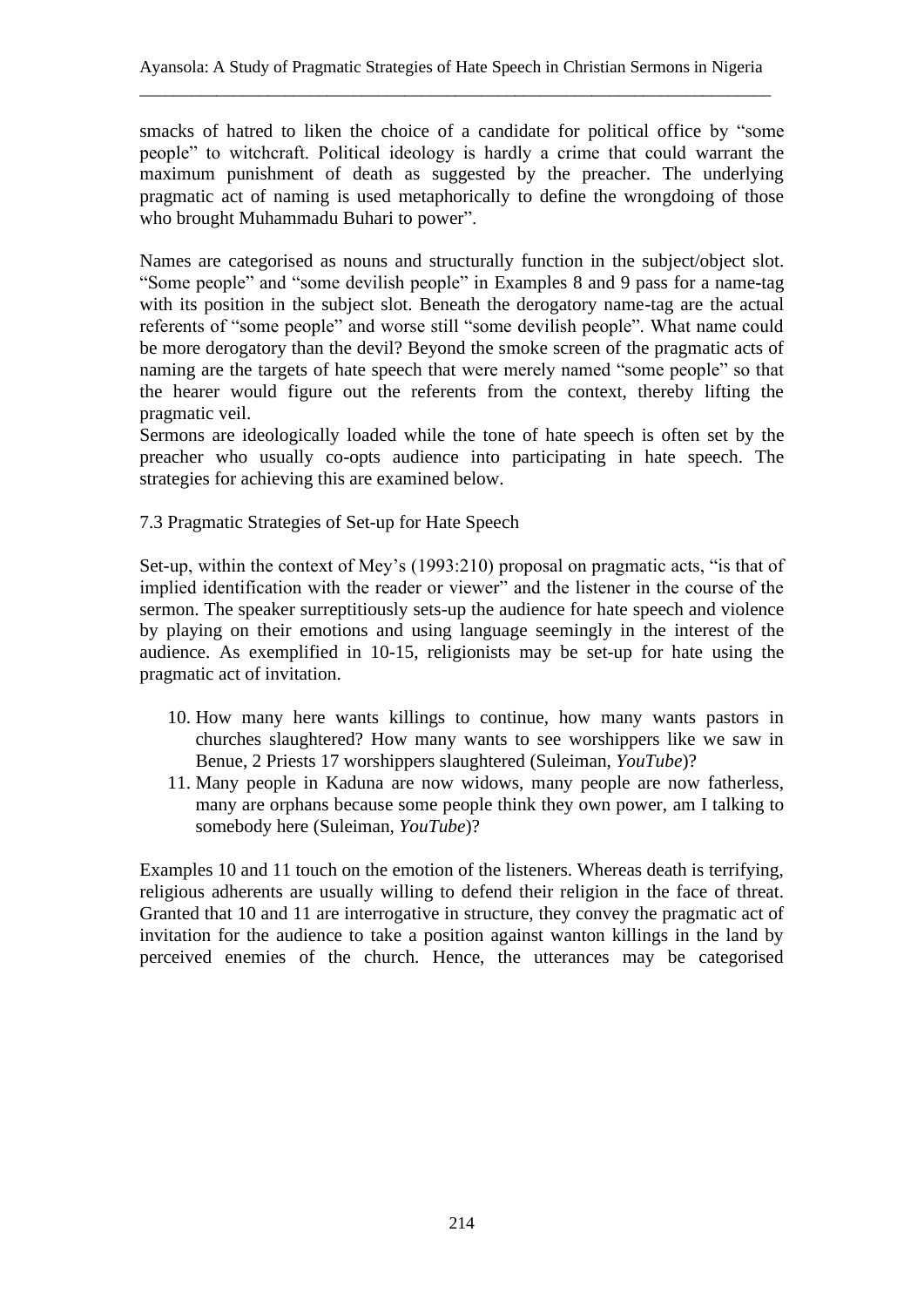functionally as exemplifying the speech act of directives. A similar strategy is used in the next excerpts.

\_\_\_\_\_\_\_\_\_\_\_\_\_\_\_\_\_\_\_\_\_\_\_\_\_\_\_\_\_\_\_\_\_\_\_\_\_\_\_\_\_\_\_\_\_\_\_\_\_\_\_\_\_\_\_\_\_\_\_\_\_\_\_\_\_\_\_\_\_\_\_\_\_\_\_

12. Look I didn't want to bother you with pictures, gruesome pictures. They are not things you like to see when I show them to you (Suleiman, *YouTube*).

In Example 12, the speaker, as a follow-up to 10 and 11, presents (without admitting it) the gory pictures of victims of violence, thereby setting them up emotionally against perceived perpetrators of the orgy acts.

- 13. If they're busy killing Christians and nothing is happening, we will kill them and nothing will happen (Suleiman, *YouTube*).
- 14. Are we Christians? Yes! Are we believers? Yes! We can't be widows. We can't be widowers. We can't be … Am I communicating (Suleiman, *YouTube*)?

In a case of a pragmatic act of indicting, Example 13 draws attention to the carefree posture of the government to the killings. This being the case, the speaker justifies the invitation of the audience to revenge the killings with the assurance that they would also go unpunished. They were further set-up for hate in 14 through thought provoking questions that presuppose that Christianity is not synonymous with cowardice that would make them widows/widowers. The sermoniser's preferred equation which was drummed loudly goes thus:

*Christians/believer = cowards = widows/widowers (false)*.

15. I told you before you didn't want to believe, understand prophets are not pressure group leaders, prophets are the mouth piece of God. I saw Nigeria wriggling under this in 2015. And some people still say carry on (Oyedepo *YouTube*)!

The audience was blackmailed into buying the speaker's ideology in item 15. The speaker is insulated from politics and activism but is positioned as the "mouth piece" of God, thereby coercing the hearer to believe in God and in his prophet. Using the pragmatic act of indictment, the preacher references certain group of people who allegedly refused to believe the prophet and "still say carry on" when he (the prophet) "saw Nigeria wriggling under this in 2015".

From the illustration above, it is unarguable that the intention of the speaker is to initially prepare the audience psychologically for hate and violence by appearing to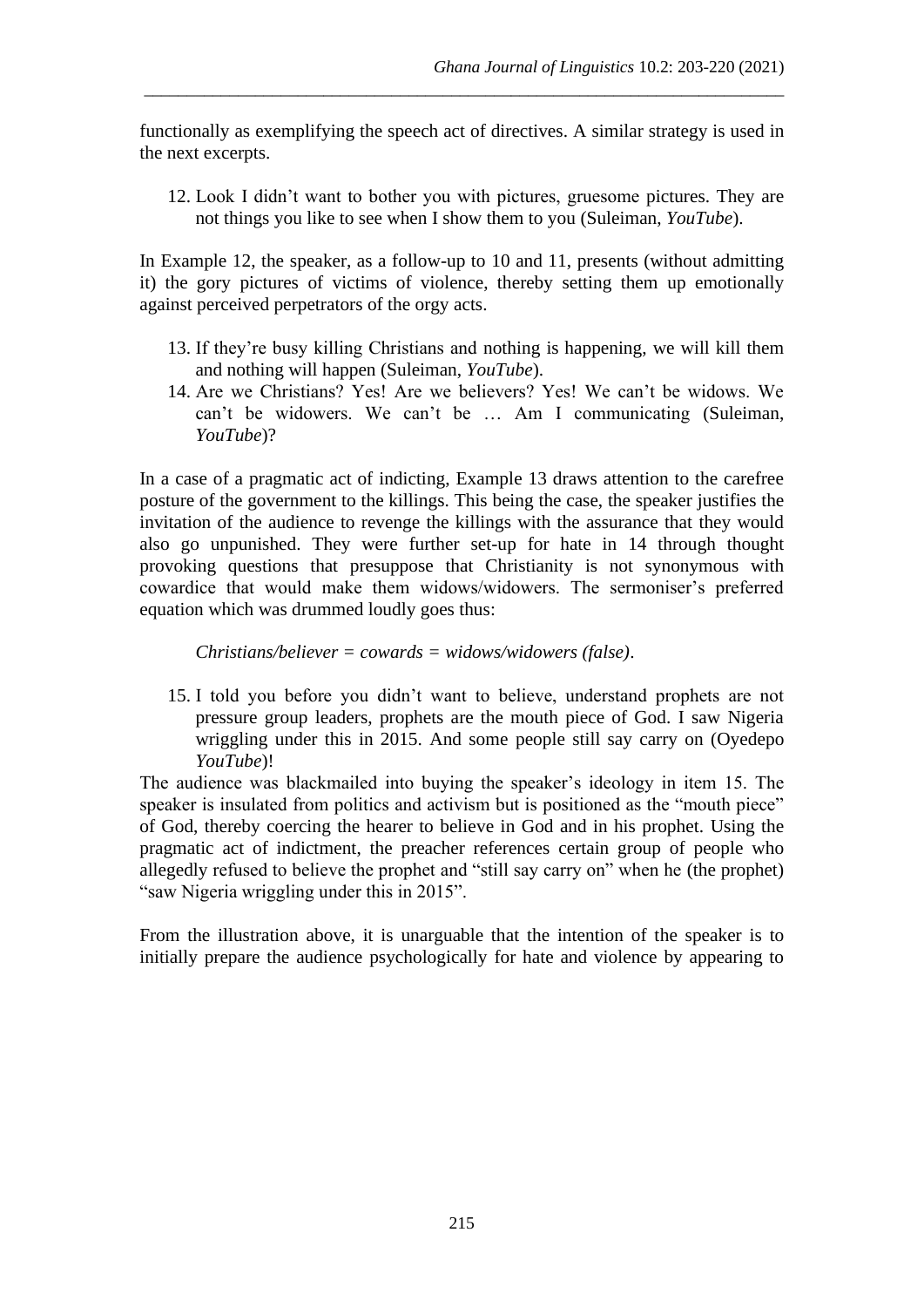protect their interest and/or coerce them by claiming to be speaking the mind of God. The strategy is to gear up the audience to spontaneously join the fray of hate speech. While language use in setting up the audience is indirect and motivational, the strategy for co-opting them is direct. This is illustrated in the next section.

7.4 Pragmatic Strategies of Co-opting Adherents for Hate Speech in Christian Sermons

This section brings to fore the underlying strategies for co-opting the audience into hate and violence. Co-option is a follow-up action on members who have been set-up for hate speech. In this regard, the pragmatic act of invitation is more succinct than the case is for set-up.

- 16. We must wake up and push this evil back. Please wake up. Don't be part of the deaf and the dumb in Isaiah 42 that did not know when war closed-in on them (Oyedepo, *YouTube*).
- 17. Even our Islamic friends in the north are calling for him to resign. There is nothing needy the most noble things to do is to resign. Are we going to look and allow system to destroy the whole nation (Oyedepo *YouTube*)?

The utterance in Example 16 euphemises the call to violence against perceived enemy. The pronoun "we" and "our" (Examples 16 and 17) connote inclusiveness and used for positive politeness (Brown and Levinson, 1987). Inclusiveness entails in-group membership and unity of purpose which makes referents dutybound to join others in "push[ing] this evil back". The pragmatics of inclusiveness and face-recognition (Brown & Levinson, 1987) linguistically enacted in the data in the form of "our" as shown in example 17 is effectively used for inviting adherents of Islamic religion to participate in hate speech.

18. So join us in prayer. Mt.11:12 every after provisions of God in redemption would always be resisted by the devil. So you need to engage them violently. Thank you Jesus. Mathew 11:12 reads, *And from the days of John the Baptist unti now the kingdom of heaven suffereth violence, and the violent taketh it by force* (Oyedepo *YouTube*).

Whereas the pronoun "our" is the object form equivalent of "we" and "our" and often serves the same functional purposes, the pragmatics of the invitation to join the speaker in "prayers" is significant. Should the lexeme "prayer" be taken on its face value? The augmentative function of the co-ordinator, "so", modifies the context of performance, making Example 18 to pass for a call to violence. This conclusion is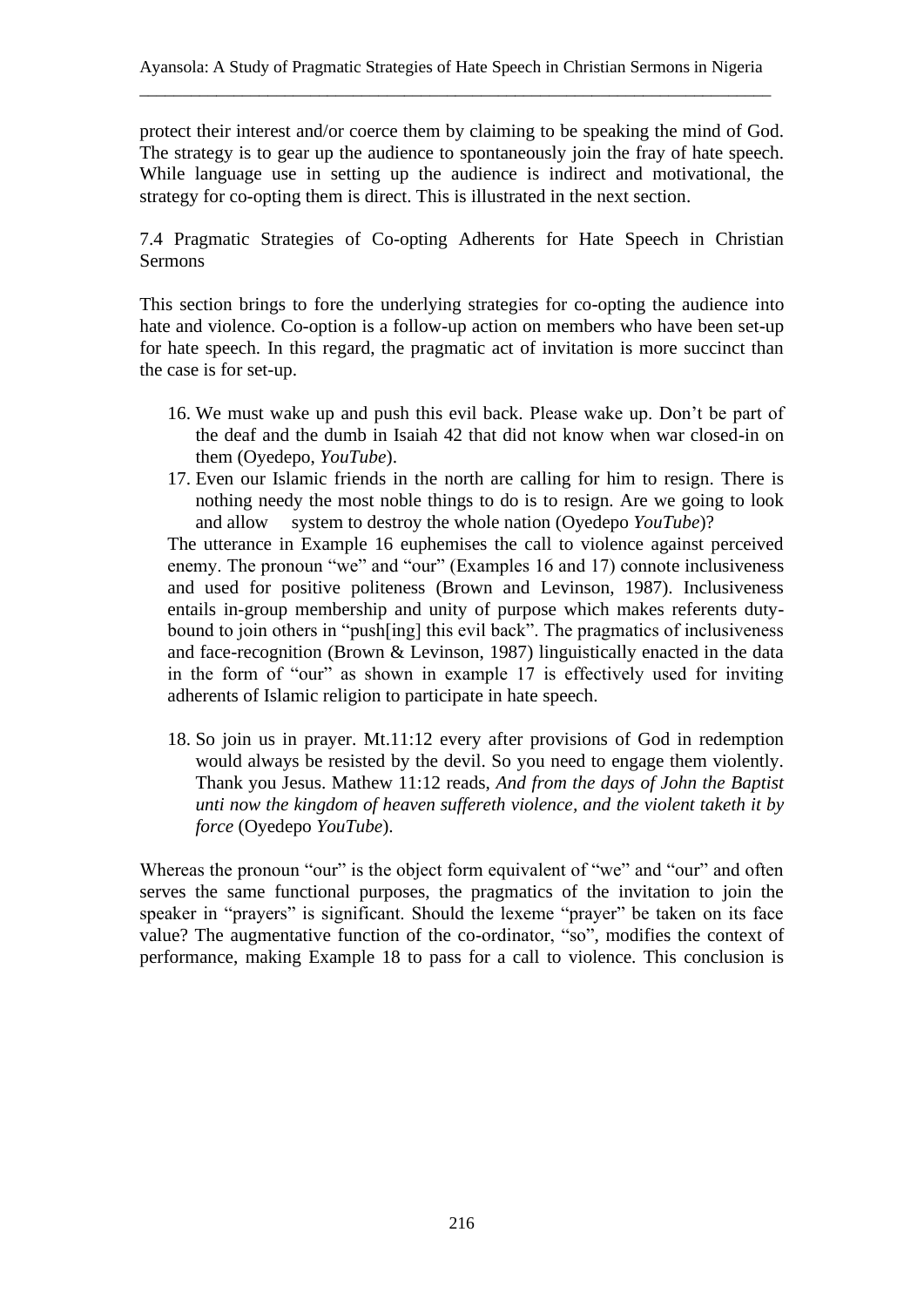reached not only by the preceding speech but also by the speaker's appeal and reference to the Gospel according to Saint Mathew. It reads:

\_\_\_\_\_\_\_\_\_\_\_\_\_\_\_\_\_\_\_\_\_\_\_\_\_\_\_\_\_\_\_\_\_\_\_\_\_\_\_\_\_\_\_\_\_\_\_\_\_\_\_\_\_\_\_\_\_\_\_\_\_\_\_\_\_\_\_\_\_\_\_\_\_\_\_

*And from the days of John the Baptist until now the kingdom of heaven suffereth violence, and the violent taketh it by force.*

The speaker has shifted the performance of the act of hate and call to violence to the Bible. After the initial hesitation and hedge, "thank you Jesus", he became unequivocal while re-echoing Mathew 11:12, "so you need to engage them violently". In the next examples, the strategies for co-option are rhetoric that canvasses that the hearers should join their Christian colleagues in the crusade.

- 19. We are not the only church praying there are several vibrant congregations that are joining. Interestingly we are all praying the same thing. Enough is enough. What an apt subject for this month in our Sunday services (Oyedepo *YouTube*) .
- 20. We have lawyers here, and we have some lawyers in the crowd and there's a lawyer here too. 12 people in Kaduna are dead and nobody is prosecuted, nobody is prosecuted, not one. Rivers State election, few people died, now there is a Panel of Enquiry because it is South-south, in a nation, in a state where 50 people died, they declared a state of emergency, 202 people died, there is no emergency (Suleiman, *YouTube*).

Finally, the linguistic function of "we" is extended in examples 19 and 20 in coopting members of other churches and lawyers. In co-opting them for the sinister agenda of hate, the churches are described as "vibrant congregations". The inclusion of lawyers in example 20 is to legitimise the speaker's hate speech based on the hearers' knowledge of law and to justify the alleged misdeed of the authority and its failure to prosecuting the killers of the citizens.

## **8. Conclusion**

Pragmatic acts of naming, protesting, inviting, and indicting are presented in this study as core communicative tools for the enlistment of religious devotees for participation in the production of hate speech in Christian sermons. Pragmatic acts manifest as innuendos and name-calling and are surreptitiously used for set-up and co-option strategies by preachers for the enforcement of audience participation in hate agenda. While innuendos are linguistically realised as pronouns with their antecedents recoverable from the context, name-calling largely takes the form of adjectives that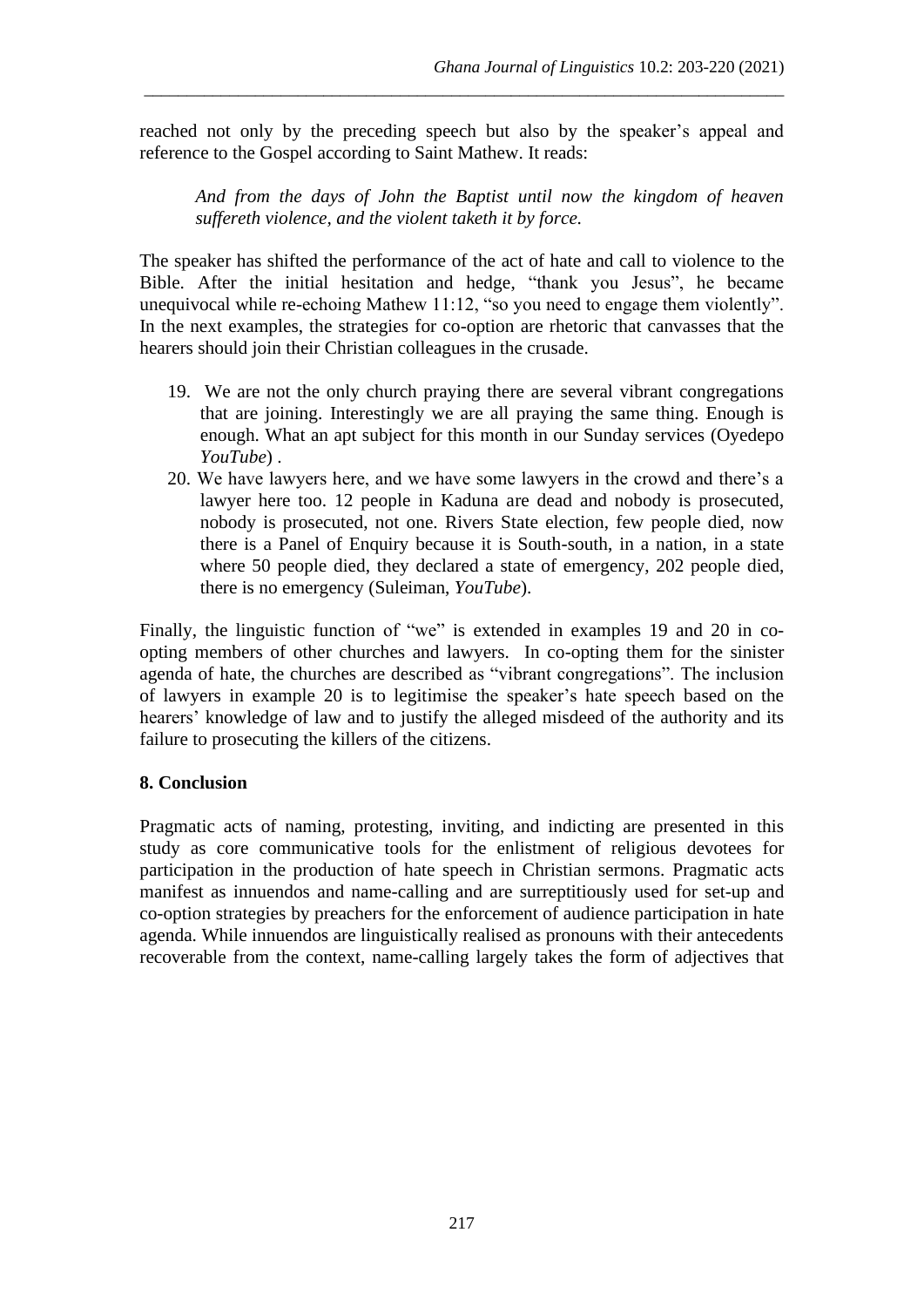function as nouns. Worshippers are set-up and, then, co-opted into hate agenda through varying linguistic strategies that reference and profile the target while simultaneously empathising and attending to the face needs of the audience. With the instrumentation of pragmatic acts, Christian sermons highlight preachers' ideologies and the nation's social-political undercurrents and the persuasive goal of religious communication.

#### **References**

- Adegbija, Efurubisima. 1982. *A speech act analysis of consumer advertisements*. Unpublished Doctoral thesis, Indiana University, Bloomington.
- Akhimien, Pius & Yetunde Farotimi. 2018. "A study of the conversational features and discourse strategies in select sermons of Pastor E. A. Adeboye." *American Journal of Linguistics*, 6(1): 1-8. doi: 10.5923/j.linguistics.20180601.01.
- "Apostle Suleman. Sunday Service." 2017. *YouTube.* 15 Jan. 2017. https://m.youtube.com/watch/html
- Austin, J.L. 1962. *How to do things with words*. Jo Urmson and Marina Shisa (Eds). London: London. 1962.
- Ayantayo & Oamen Felicia. 2018. "A study of online hate speeches' legitimation process by Nigerian political actors." *ABUDofF Journal of Humanities.* 2(7): 183-206.
- Awonuga, C & Chimuanya L. 2016. "An investigation of the syntactic devices in selected Nigerian preachers' Sermons." In *Journal of English Scholars Association of Nigeria.* 18(1): 110-125.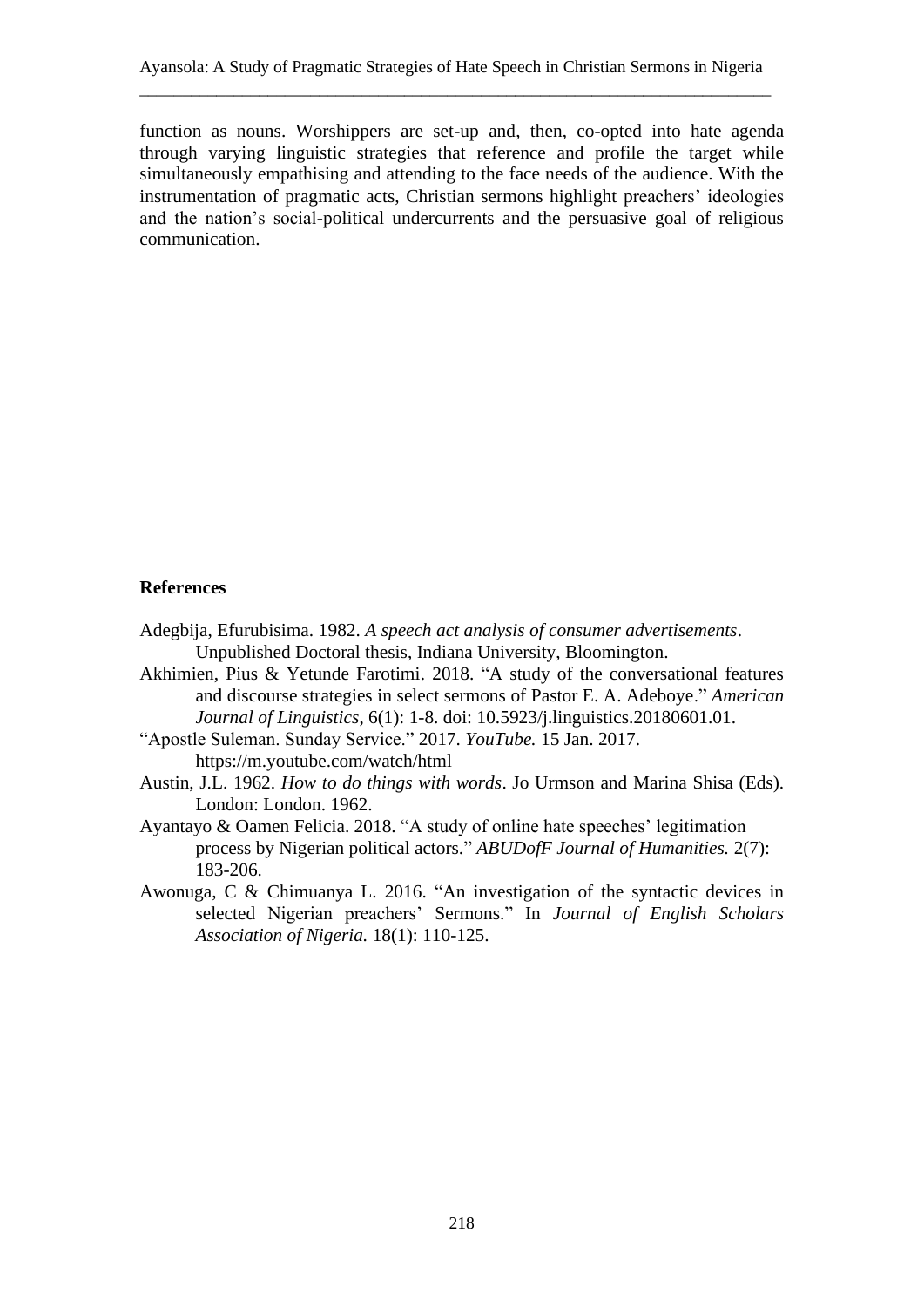Babatunde, S. Timothy. 2007. "A speech act analysis of christian religious speeches." In *Style in Religious Communication in Nigeria*, edited by A. Odebunmi and A. O. Babajide, 48-89.

\_\_\_\_\_\_\_\_\_\_\_\_\_\_\_\_\_\_\_\_\_\_\_\_\_\_\_\_\_\_\_\_\_\_\_\_\_\_\_\_\_\_\_\_\_\_\_\_\_\_\_\_\_\_\_\_\_\_\_\_\_\_\_\_\_\_\_\_\_\_\_\_\_\_\_

- Brown, Penelope & Levinson Stephen. 1987. P*oliteness. Some universals in language usage*. Cambridge: Cambridge University Press.
- Fairclough, Norman. 2001. "Methods in critical discourse analysis as a method in social scientific research." In *Methods in critical discourse 2001 analysis,*  edited by R. Wodak & M. Meyer, 121-128. London: Sage.
- Halliday, M.A.K. 1978. *Language as social semiotic: the social interpretation of language and meaning*. London: Edward Arnold.
- Howard, Erica. 2017. "Freedom of Expression and Religious Hate Speech in Europe." DOI.10.4324/9781315277257
- Levinson, Stephen. 1979. Activity types and language. *Linguistics.* 17: 365-399.
- Madrid, Francesa Perez (n.d.). "Hate speech, religious beliefs, and the limits on freedom of expression." http://classic.iclrs.org>files
- Mey, J.L. 1993. *Pragmatics: An introduction*. Oxford: Blackwell Publishing.
- Ndujihe, Clifford & Chukwumezie Udochukwu. 2018. Violent death: 1,351 killed in 10 weeks. [https://www.vanguardngr.com/2018/03/violent-deaths-1351-killed-](https://www.vanguardngr.com/2018/03/violent-deaths-1351-killed-10-weeks/)[10-weeks/](https://www.vanguardngr.com/2018/03/violent-deaths-1351-killed-10-weeks/)
- Odebunmi, Akin. 2007. The stylistics of religious electronic media advertisements in Nigeria. In *Style in Religious Communication in Nigeria*, edited by A. Odebunmi & A. O. Babajide, 1-26.
- Okediadi, N. 2008. "Language aesthetics of prayers in modern pentecostal christian religion." *African & Asia Studies*. Retrieved from [www.ajol.info/index.php/jrhr/](http://www.ajol.info/index.php/jrhr/)
- Rasaq, Adisa., Patrick Udende, Abubakar Ibrahim and La'aro Oba. 1991. "Media, Politics and Hate Speech: A Critical Discourse Analysis." *E-Academia Journal.* http://journalacademiauitmt.uitmt.edu.my/v2/index.php/home.html 6(1): 240-252.
- Searle, J. 1969. *Speech acts: An essay in the philosophy of language*. Cambridge: University Press.
- Shaw, Lashel. 2012. "Hate Speech in Cyberspace: Bitterness without Boundaries." *Notre Dame Journal of Law, Ethics and Public Policy. 25*: 279-304.
- Solomon, O.A. & Ibileye Gbenga 2016. "The speech acts of a classical religion and national transformation." *Journal of English Scholars Association of Nigeria.* 18(1): 138-150.
- St. Clare, Kameron Johnston. 2018. "Linguistic Disarmament: On How Hate Speech Functions, the Way Hate Speech can be Reclaimed, and Why we